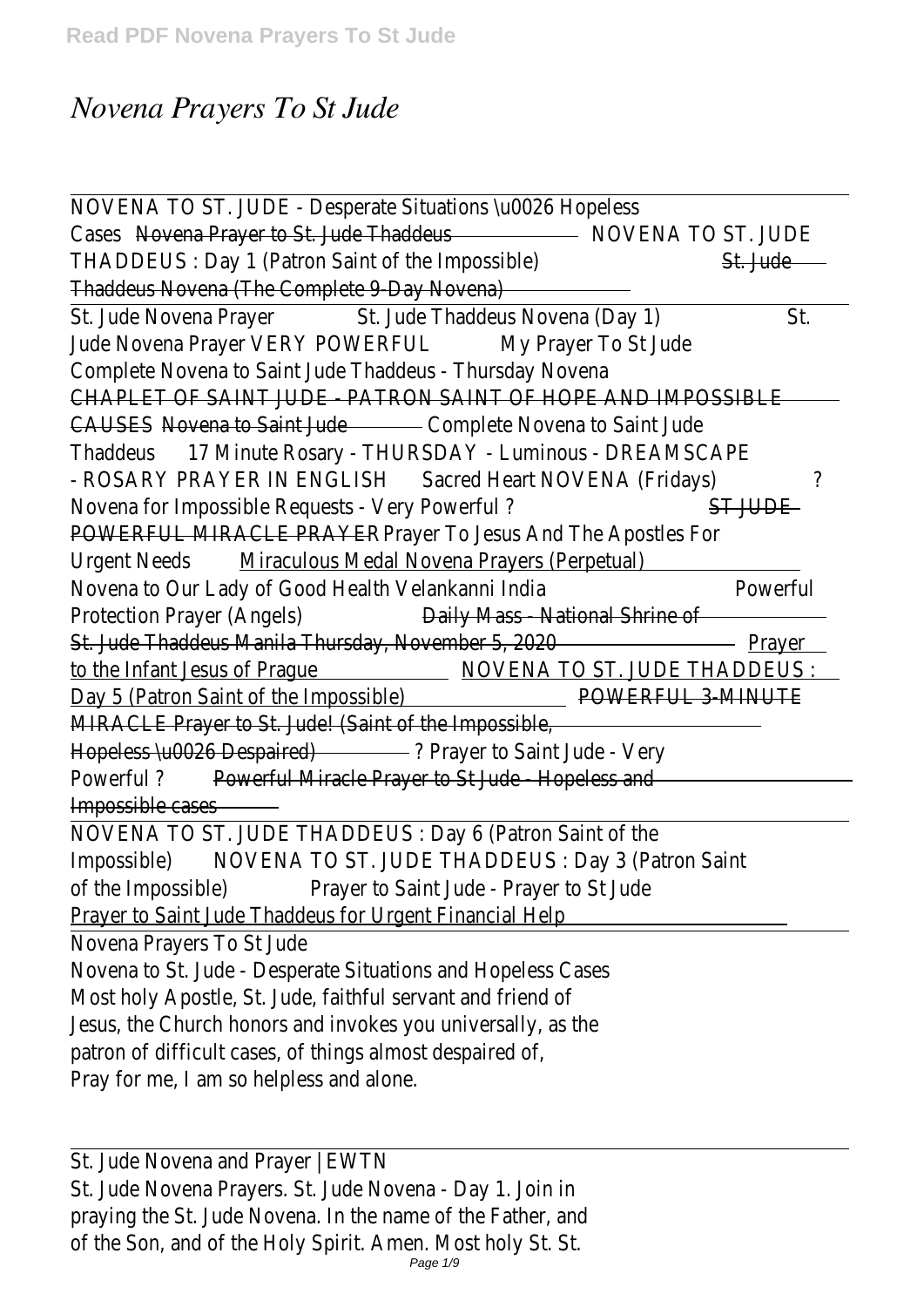Jude Novena - Day 2. St. Jude Novena - Day 3. St. Jude Novena - Day 4. St. Jude Novena - Day 5.

ST. JUDE NOVENA PRAYERS - Pray More Novenas - Novena ... Novena to St. Jude (Long Version) – Patron of Desperate Causes Begin by reciting the prayer: St. Jude, glorious apostle, faithful servant and friend of Jesus, the name of the traitor has caused you to be forgotten by many. But the Church honors and invokes you universally as the patron of hopeless cases, and of things despaired of.

Novena to St. Jude - Powerful Catholic Prayers Day 1 – St. Jude Novena Prayer. Let us begin, In the name of the Father, and of the Son, and of the Holy Spirit. Amen. Most holy Apostle, St. Jude, faithful servant and friend of Jesus, the Church honors and invokes you universally, as the patron of difficult cases, of things almost despaired of Pray for me, I am so helpless and alone.

ST. JUDE NOVENA PRAYERS - Patron Saint of Hopeless Cases Thank you for joining us in praying the St. Jude Novena together! If you've had any prayers answered throughout this novena, please share those with us all below. It gives us hope to see how God is working through our prayers, even if our particular intention was not answered.

Answered Prayers from the St. Jude Novena, 2020 - Novena ... When you do not know which saint you should turn to for your needs, St. Jude is a great one to pray a novena to. Along with St. Jude, the novena to St. Joseph has been prayed by countless souls for all their needs. These two great saints can be your go-to standbys for any intention. Do We Need St. Jude's Prayers?

St. Jude Novena | Pray Catholic Novenas St. Jude, pray that I may know God's will in my life. O St. Jude, pray for me that I may grow in faith, hope and love and in the grace of Jesus Christ. Pray for these intentions Page 2/9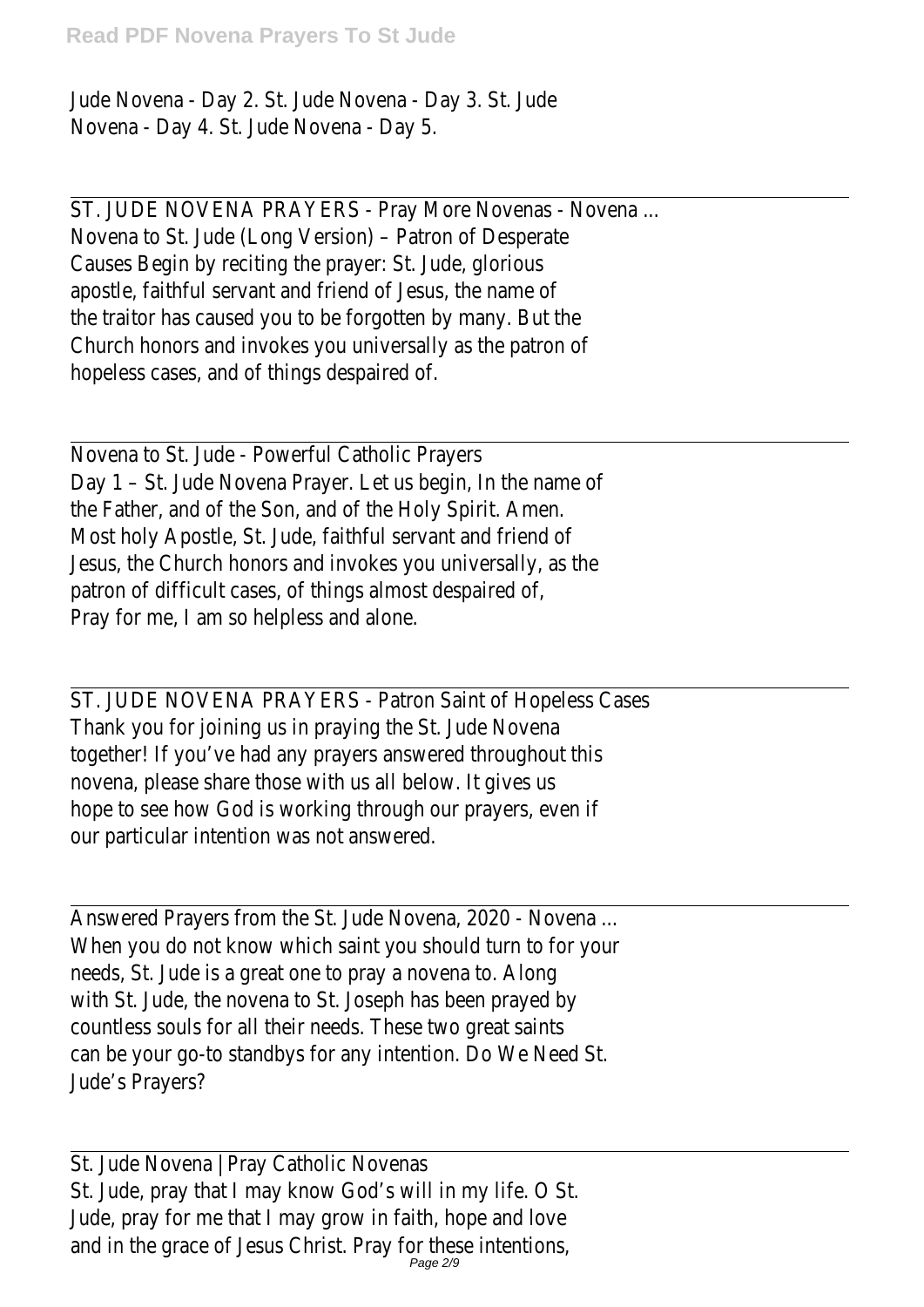but most of all pray that I may join you in heaven with God for all eternity. Amen. Day 7 – St. Jude Novena

Novena Prayer - St. Jude Novena Prayer Many Catholics choose to pray to St Jude in the form of a Novena. Novena means " nine " in Latin and is a prayer that is chanted for nine consecutive days. When Jesus ascended into heaven, he asked his disciples to devote themselves to constant prayer. It is said that they prayed together for 9 days.

Prayer To St. Jude - For Hope In Desperate Times (Powerful

...

9 days Novena to St. Jude Thaddeus (Patron of the desperate) FIRST DAY: St. Jude, glorious apostle, faithful servant and friend of Jesus, the name of the person (who betrayed our Lord) has caused you to be ... SECOND DAY: O most holy apostle, St. Jude, faithful servant and friend of Jesus, people ...

9 days Novena to St. Jude Thaddeus (Patron of the ... Say a St Jude Novena. Many Catholics choose to pray to St Jude in the form of a Novena. A novena is a prayer that is said on nine consecutive days. When Jesus ascended into heaven, he asked his disciples to devote themselves to constant prayer. It is said that they prayed together for 9 days. Here is one variation of the St Jude Prayer that can be said as a novena:

The St Jude Prayer - A Powerful Intercessory Prayer for Help St. Jude Novena Prayer (9 Days) Novena means "nine" in Latin and is a sequence of prayers that are read once per day over nine consecutive days. Novena prayers are special because they represent the nine days the 12 Apostles prayed together before the Pentecost (Acts 1:4-5).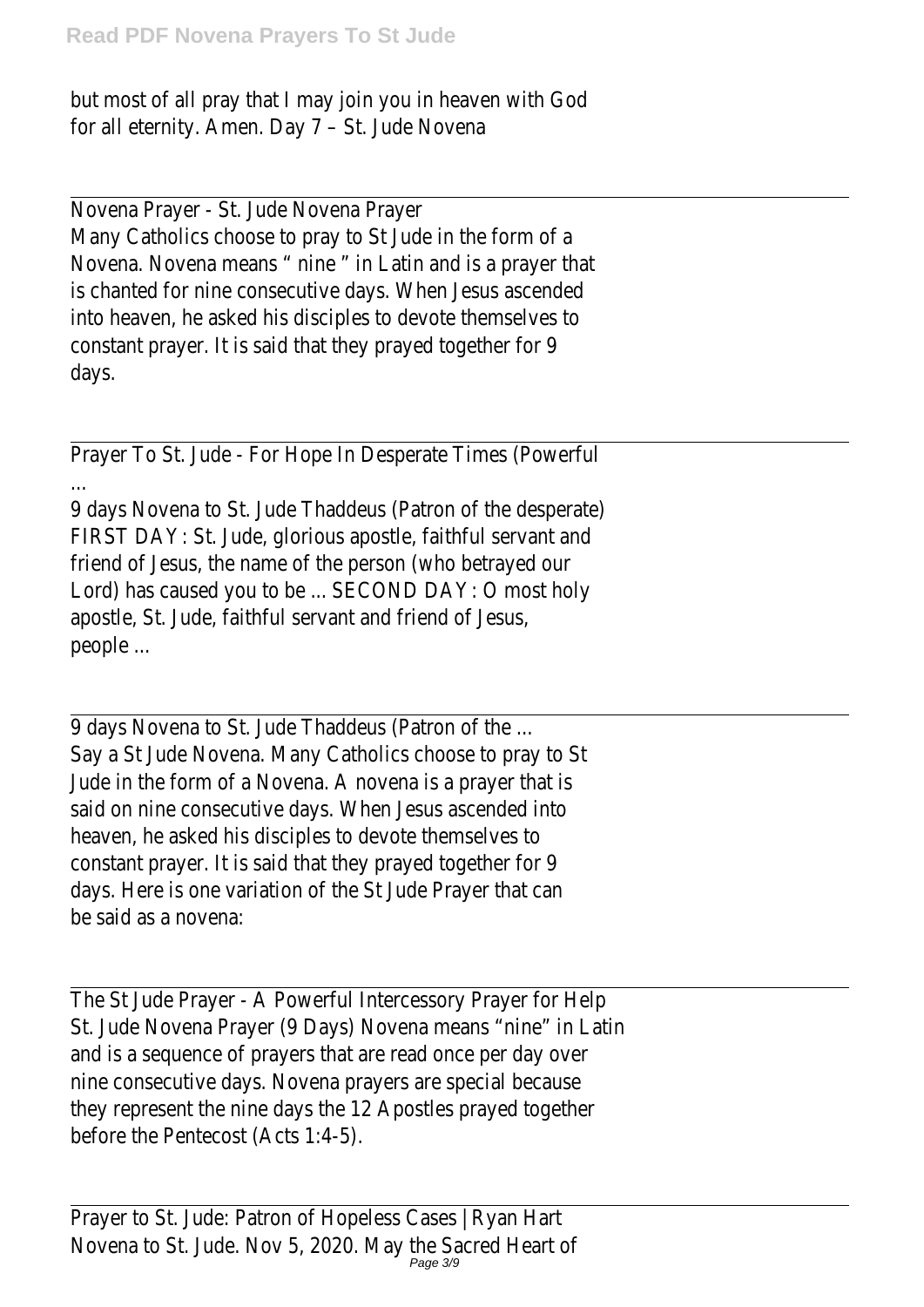Jesus be adored, glorified, loved and preserved throughout the world now and forever. Sacred heart of Jesus, pray for us. St. Jude worker of miracles, pray for us. St. Jude helper of the helpless, pray for us. Pray 9 times a day for 4 days and publish. MB.

Novena to St. Jude - Saint Jude Thaddeus Saint Jude Novena Prayer Very Powerful

St. Jude Novena Prayer VERY POWERFUL - YouTube Back To Prayers Index Back To Novenas Index Novena to St. Jude (Long Version) Patron of Desperate Causes. Begin by reciting the prayer: St. Jude, glorious apostle, faithful servant and friend of Jesus, the name of the traitor has caused you to be forgotten by many. But the Church honors and invokes you universally as the patron of hopeless cases

Novena to St. Jude - Catholic Doors Read PDF Novena Prayers To St Jude It must be good good taking into consideration knowing the novena prayers to st jude in this website. This is one of the books that many people looking for. In the past, many people ask virtually this photograph album as their favourite collection to entrance and collect. And now, we gift cap you compulsion ...

Novena Prayers To St Jude - gardemypet.com Day 1 – St. Jude Novena Let us begin, In the name of the Father, and of the Son, and of the Holy Spirit.

ST. JUDE NOVENA PRAYERS - Novena That Never Fails St. Jude, pray for us and all who honor thee and invoke thy aid. (Say 3 Our Father's, 3 Hail Mary's, and 3 Glory Be's after this.) Note that in addition to saying a prayer to St. Jude, we can invoke his aid by offering Holy Masses and Communions in his honor. We can also engage in charitable works in his name.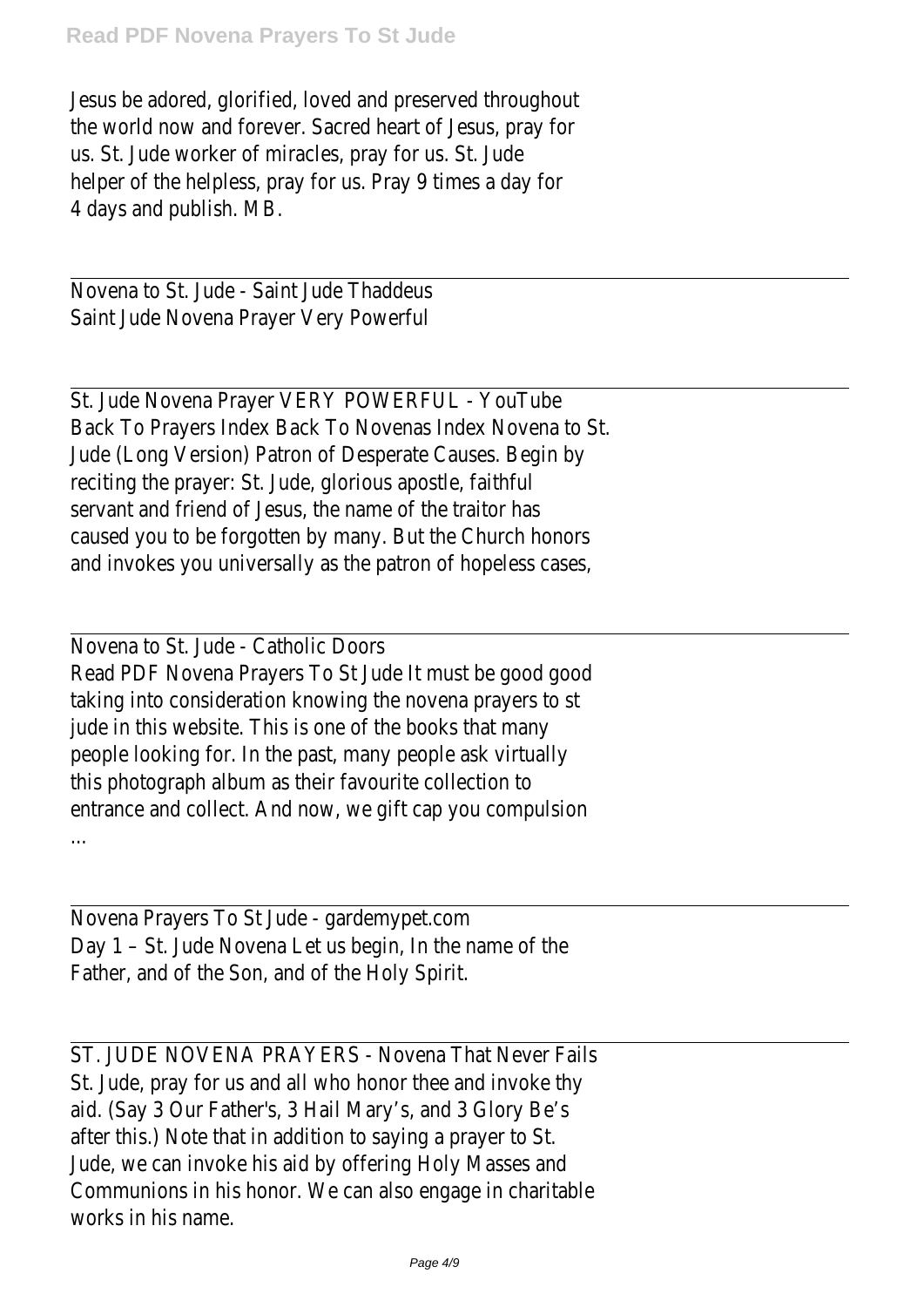Prayer to St. Jude: For Hope In Desperation The Novena to St. Jude Saint Jude is the patron of Hopeles Causes and Desperate Situations. Pray these novena prayer to Saint Jude with confidence. Catholics have relied on hi intercession in times of extreme need for centuries.

| NOVENA TO ST. JUDE - Desperate Situations \u0026 Hopeless                                           |          |  |
|-----------------------------------------------------------------------------------------------------|----------|--|
| Cases Novena Prayer to St. Jude Thaddeus Manuel MOVENA TO ST. JUDE                                  |          |  |
| THADDEUS: Day 1 (Patron Saint of the Impossible)                                                    | St. Jude |  |
| Thaddeus Novena (The Complete 9-Day Novena)                                                         |          |  |
| St. Jude Novena Prayer St. Jude Thaddeus Novena (Day 1)                                             | St.      |  |
| Jude Novena Prayer VERY POWERFUL<br>My Prayer To St Jude                                            |          |  |
| Complete Novena to Saint Jude Thaddeus - Thursday Novena                                            |          |  |
| CHAPLET OF SAINT JUDE - PATRON SAINT OF HOPE AND IMPOSSIBLE                                         |          |  |
| CAUSES - Novena to Saint Jude - Complete Novena to Saint Jude                                       |          |  |
| Thaddeus 17 Minute Rosary - THURSDAY - Luminous - DREAMSCAPE                                        |          |  |
| - ROSARY PRAYER IN ENGLISH Sacred Heart NOVENA (Fridays)                                            | 7        |  |
| Novena for Impossible Requests - Very Powerful?<br>ST JUDE                                          |          |  |
| POWERFUL MIRACLE PRAYER Prayer To Jesus And The Apostles For                                        |          |  |
| Urgent Needs Miraculous Medal Novena Prayers (Perpetual)                                            |          |  |
| Novena to Our Lady of Good Health Velankanni India                                                  | Powerful |  |
| Protection Prayer (Angels) <b>Example 2</b> Daily Mass - National Shrine of                         |          |  |
| St. Jude Thaddeus Manila Thursday, November 5, 2020 <b>Contract Contract Contract Person</b> Prayer |          |  |
| to the Infant Jesus of Prague MOVENA TO ST. JUDE THADDEUS :                                         |          |  |
| Day 5 (Patron Saint of the Impossible) National American POWERFUL 3-MINUTE                          |          |  |
| MIRACLE Prayer to St. Jude! (Saint of the Impossible,                                               |          |  |
| Hopeless \u0026 Despaired) 2 Prayer to Saint Jude - Very                                            |          |  |
| Powerful? Powerful Miracle Prayer to St Jude - Hopeless and                                         |          |  |
| Impossible cases                                                                                    |          |  |
| NOVENA TO ST. JUDE THADDEUS : Day 6 (Patron Saint of the                                            |          |  |
| Impossible) NOVENA TO ST. JUDE THADDEUS : Day 3 (Patron Saint                                       |          |  |
| of the Impossible) Prayer to Saint Jude - Prayer to St Jude                                         |          |  |
| <b>Prayer to Saint Jude Thaddeus for Urgent Financial Help</b>                                      |          |  |
| Novena Prayers To St Jude                                                                           |          |  |
| Novena to St. Jude - Desperate Situations and Hopeless Cases                                        |          |  |
| Most holy Apostle, St. Jude, faithful servant and friend of                                         |          |  |
| Jesus, the Church honors and invokes you universally, as the                                        |          |  |
| patron of difficult cases, of things almost despaired of,                                           |          |  |
| Pray for me, I am so helpless and alone.                                                            |          |  |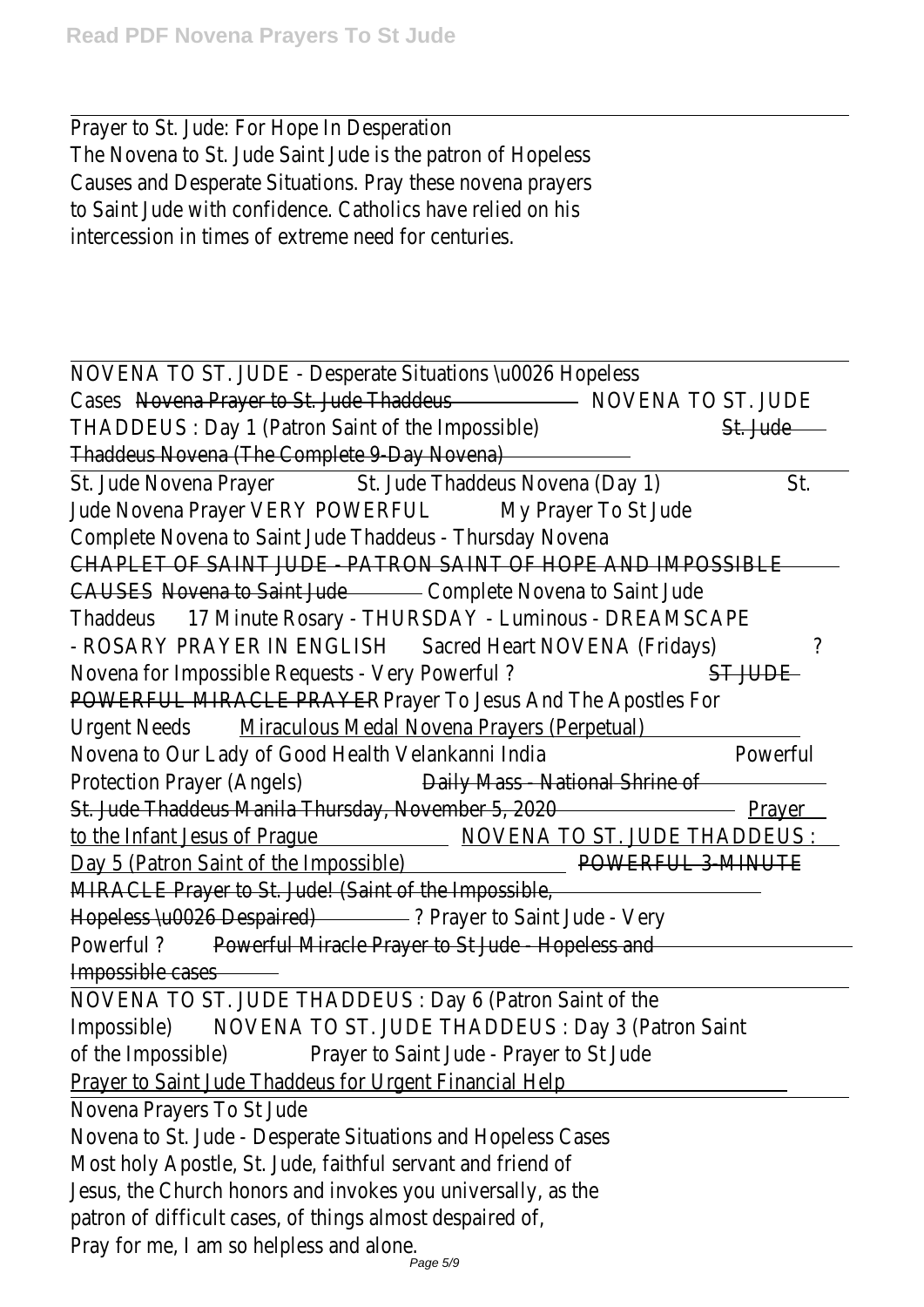St. Jude Novena and Prayer | EWTN St. Jude Novena Prayers. St. Jude Novena - Day 1. Join in praying the St. Jude Novena. In the name of the Father, and of the Son, and of the Holy Spirit. Amen. Most holy St. St. Jude Novena - Day 2. St. Jude Novena - Day 3. St. Jude Novena - Day 4. St. Jude Novena - Day 5.

ST. JUDE NOVENA PRAYERS - Pray More Novenas - Novena ... Novena to St. Jude (Long Version) – Patron of Desperate Causes Begin by reciting the prayer: St. Jude, glorious apostle, faithful servant and friend of Jesus, the name of the traitor has caused you to be forgotten by many. But the Church honors and invokes you universally as the patron of hopeless cases, and of things despaired of.

Novena to St. Jude - Powerful Catholic Prayers Day 1 – St. Jude Novena Prayer. Let us begin, In the name of the Father, and of the Son, and of the Holy Spirit. Amen. Most holy Apostle, St. Jude, faithful servant and friend of Jesus, the Church honors and invokes you universally, as the patron of difficult cases, of things almost despaired of Pray for me, I am so helpless and alone.

ST. JUDE NOVENA PRAYERS - Patron Saint of Hopeless Cases Thank you for joining us in praying the St. Jude Novena together! If you've had any prayers answered throughout this novena, please share those with us all below. It gives us hope to see how God is working through our prayers, even if our particular intention was not answered.

Answered Prayers from the St. Jude Novena, 2020 - Novena ... When you do not know which saint you should turn to for your needs, St. Jude is a great one to pray a novena to. Along with St. Jude, the novena to St. Joseph has been prayed by countless souls for all their needs. These two great saints can be your go-to standbys for any intention. Do We Need St. Jude's Prayers?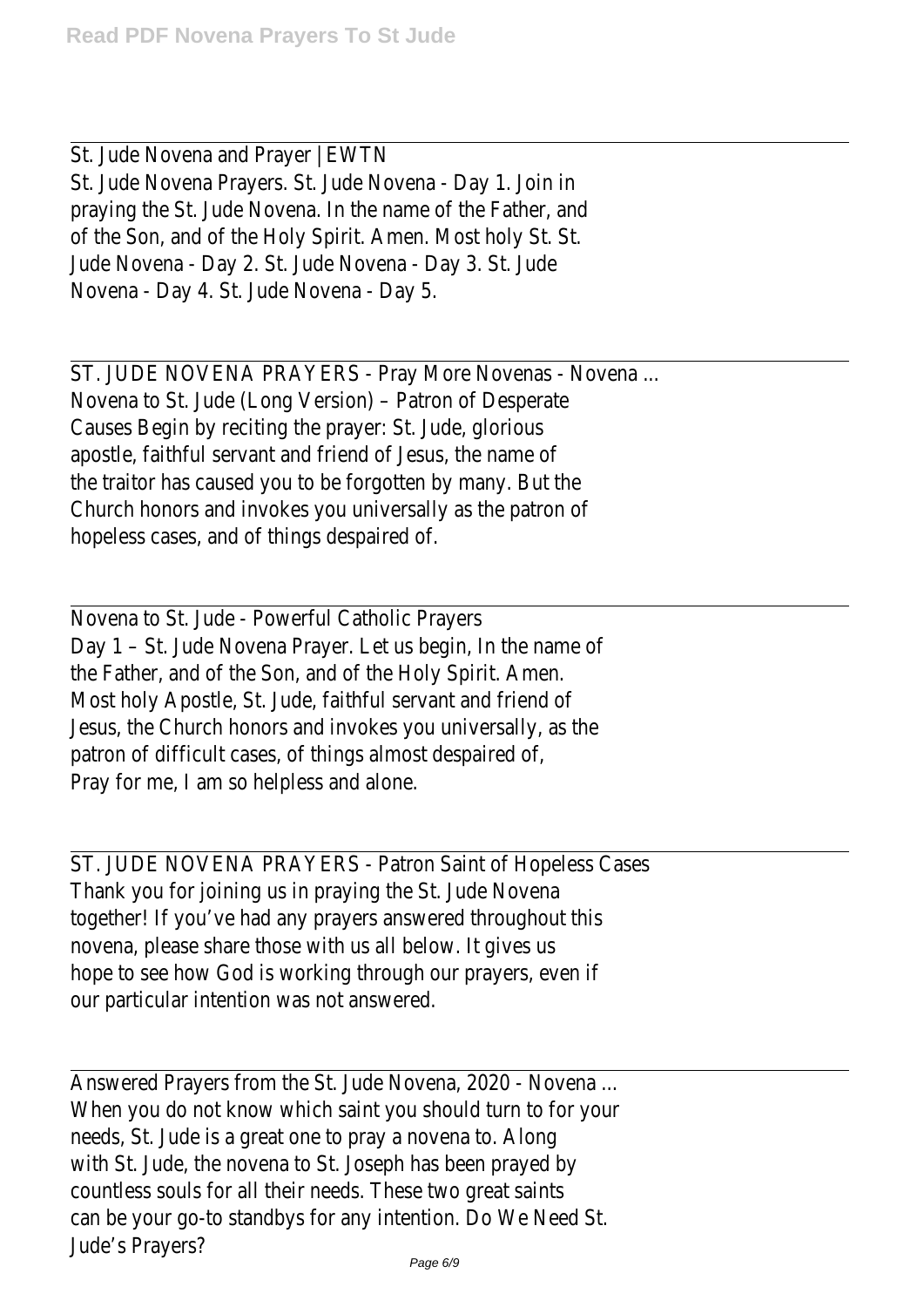St. Jude Novena | Pray Catholic Novenas St. Jude, pray that I may know God's will in my life. O St. Jude, pray for me that I may grow in faith, hope and love and in the grace of Jesus Christ. Pray for these intentions but most of all pray that I may join you in heaven with God for all eternity. Amen. Day 7 – St. Jude Novena

Novena Prayer - St. Jude Novena Prayer Many Catholics choose to pray to St Jude in the form of a Novena. Novena means " nine " in Latin and is a prayer that is chanted for nine consecutive days. When Jesus ascended into heaven, he asked his disciples to devote themselves to constant prayer. It is said that they prayed together for 9 days.

Prayer To St. Jude - For Hope In Desperate Times (Powerful

...

9 days Novena to St. Jude Thaddeus (Patron of the desperate) FIRST DAY: St. Jude, glorious apostle, faithful servant and friend of Jesus, the name of the person (who betrayed our Lord) has caused you to be ... SECOND DAY: O most holy apostle, St. Jude, faithful servant and friend of Jesus, people ...

9 days Novena to St. Jude Thaddeus (Patron of the ... Say a St Jude Novena. Many Catholics choose to pray to St Jude in the form of a Novena. A novena is a prayer that is said on nine consecutive days. When Jesus ascended into heaven, he asked his disciples to devote themselves to constant prayer. It is said that they prayed together for 9 days. Here is one variation of the St Jude Prayer that can be said as a novena:

The St Jude Prayer - A Powerful Intercessory Prayer for Help St. Jude Novena Prayer (9 Days) Novena means "nine" in Latin and is a sequence of prayers that are read once per day over nine consecutive days. Novena prayers are special because Page 7/9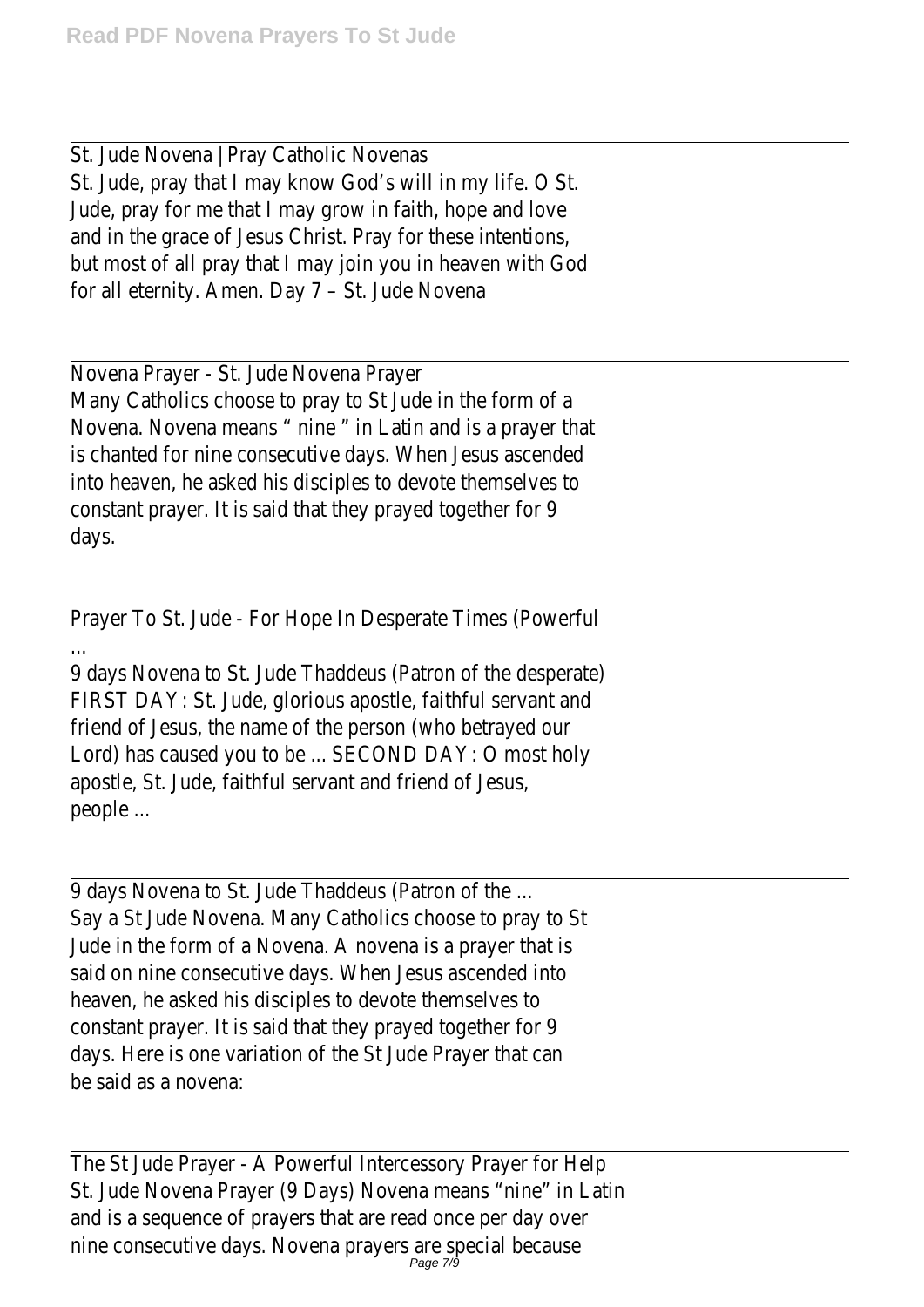they represent the nine days the 12 Apostles prayed together before the Pentecost (Acts 1:4-5).

Prayer to St. Jude: Patron of Hopeless Cases | Ryan Hart Novena to St. Jude. Nov 5, 2020. May the Sacred Heart of Jesus be adored, glorified, loved and preserved throughout the world now and forever. Sacred heart of Jesus, pray for us. St. Jude worker of miracles, pray for us. St. Jude helper of the helpless, pray for us. Pray 9 times a day for 4 days and publish. MB.

Novena to St. Jude - Saint Jude Thaddeus Saint Jude Novena Prayer Very Powerful

St. Jude Novena Prayer VERY POWERFUL - YouTube Back To Prayers Index Back To Novenas Index Novena to St. Jude (Long Version) Patron of Desperate Causes. Begin by reciting the prayer: St. Jude, glorious apostle, faithful servant and friend of Jesus, the name of the traitor has caused you to be forgotten by many. But the Church honors and invokes you universally as the patron of hopeless cases

Novena to St. Jude - Catholic Doors Read PDF Novena Prayers To St Jude It must be good good taking into consideration knowing the novena prayers to st jude in this website. This is one of the books that many people looking for. In the past, many people ask virtually this photograph album as their favourite collection to entrance and collect. And now, we gift cap you compulsion

Novena Prayers To St Jude - gardemypet.com Day 1 – St. Jude Novena Let us begin, In the name of the Father, and of the Son, and of the Holy Spirit.

...